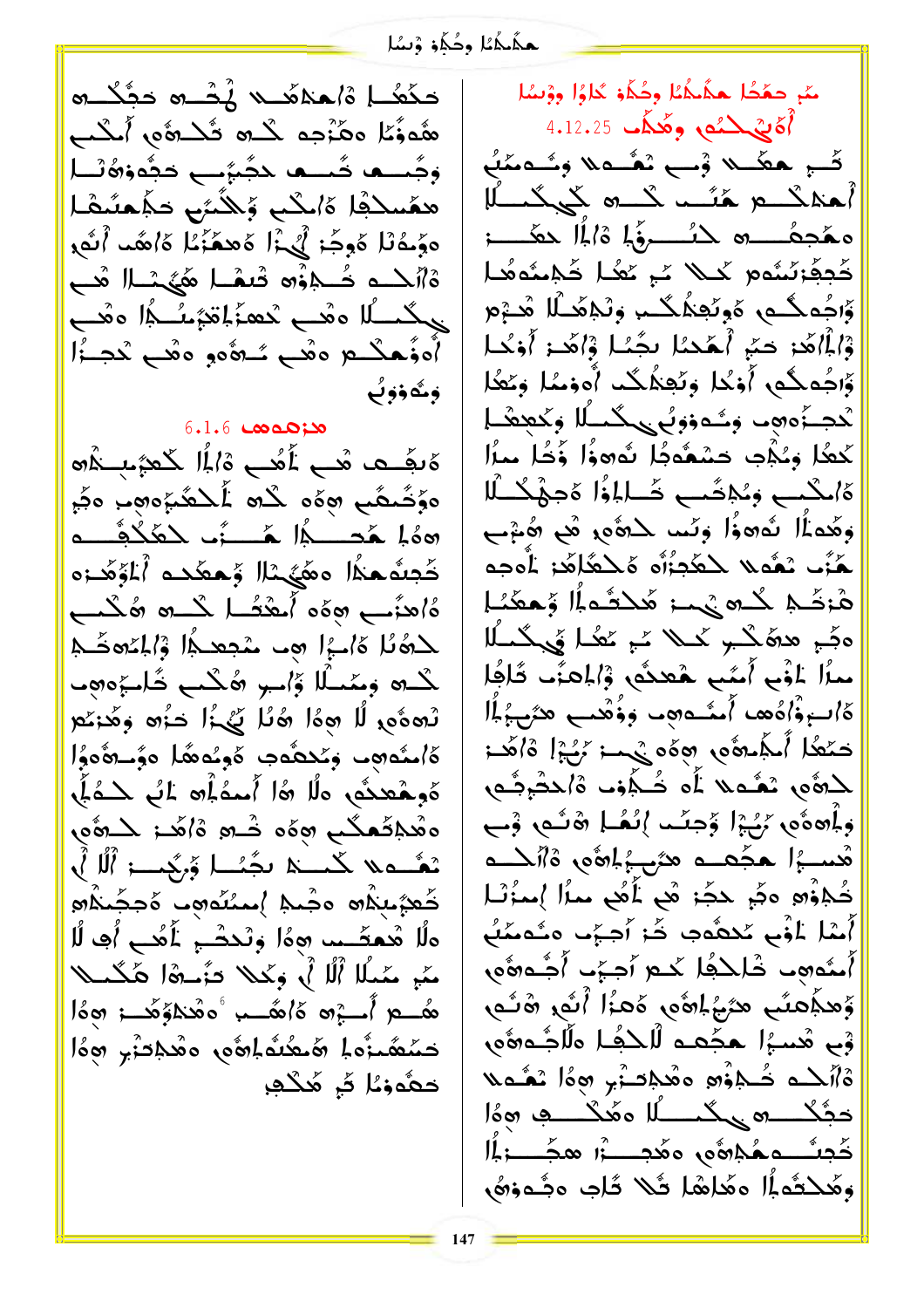هِدَّىدًا وحُكَّوْ وْسُا

وُرِجْها هُجُمِيلًا مَنْصًا وَوُمْسِعٍ سُوهُدًا لُجِمَا لِكَعْسَاُ لَوْجَةَ كُعُنْتُ هُبِ ضَعِندًا مِشْهِهُ بِهُو لًا بِعَجِنَكِ نَجِبُلا لَحكُــٰ; هُــِ شَــْعــٰدُا هلَـٰدشَــٰ; خُـجــٰدُا ەنْجنْسا ھڭھُسا ەنْسىزەْي خُسىرْزُرى هْدُيْنَ وَكُمِنُوهِ، وَهُزْمًا كَمِينَا أَوُّمِهْمًا ةُأُولُوهِ لِكَمْعَظِيلاً أَنَّمَ وَأَكْتَمُوهَا وهُنسًا كَـــلا خُـمهْــل ههُنــُـه وتَـدَكْــمِ لَّكَنُّنُ رِهِ هُمَا ﴾ لَمُسْمَدُ رِمَــُهُــا وِيُجُمَّا ةَل ۞ه وِيُمعِقَعِ كَمِلاً أَفَمِ صَّابُهُ إِلَّا مُحْمَدُهِ وَاللَّهُ الْمِسكُنَّى وَسَلَّمَ أَمْكُسب وَهيَممكُسب لحقَّسم هُل رَصَةُ الْمَكْتَ مَـهِبَمْ الْأَمْرِهُمْ أَسْتَمَائِكُمْ وَسَمَّتُهُمْ أَسْتَمَرَّضَ لْمَعْزِمًا هِمَّسُا هُ٥٥ َـٰذُو، هِهَٰىجَـب لمكَفَّــم حَزُّه مُــا لِكِثَــلا ولِمُكَــد لِحَجَّــــمِ، مُحَـــــــهُ! حَـــــلا هَجــــزُ! وهَ هُدُمُ اجْمٍ حكْثَمِثُم أَلا هَجْ سِكْمًا 8.9.24 Aust Lawjao Hil بنْكُم هِأُمشُمْ نِسْنٌ وَالْهَا لِمَدْنُ ىْعُد*ىلا ھ*مَّىسُا وِمُدْكِكِفِي *ٱ*لمُحْمَدَ كُبِ أَكْمِدِهِ كَيْݣُسْهُ وَابْسَدْهُمْ وَالْمَسْرَةُ حَمْعَمَتُمْ أَمْ أَحْدَوْهِ, مُعكَبِرٍ وْبِ هُكُبِرٍ }ِنُا ۖ كَجُّمٍ هُوْٓا وَعِكَبِوَٰٓا ۖ كَجُّمٍ هُدُي وَمْعٍ أَحْدَهُبِ حَمَّنَكُمْ كُـه لكَثِيرُهُـــا خُلْمِيَّـــو أَلَّا أُفِ لِكَثْمَكُــع هُمُا وْبِي هَكْعُد خَْدِجُ ۚ هُءَ هُـَٓمِ وَّرِجَمَـــٰذُی وَّاٰمِقَنُــا وَّہٰا کَجَـَـــی هُوهُ مُا لِحَمْرِجُا هُكُلُّ خَدْجُةُ لمَكعنَـمٍ قُبِ قُبا وَّاسِطِ حَجَّـمٍ لَ

يِّي دِمَكْلِ هِدَّيْدُنَا وَوْيِسًا لِّي ذِيًا وِقْدِ أُوهِ مَ مُوسُمًا 3.7.15 الَّامِ بِكَذَا الْمَجِدَةُ الْمَنْشَرِينَ مِنْ مَنْ الْمَعْنَ الْمَعَلَمَةَ مِنْ الْمَعْلَمَةِ مِنْ وِهَٰذَٰٓىٰٓتُب أَه وِمْعِكْدًا وَوَّهِجًا أَه وَّحْجُهِ هُـــا همُـــٰهُۥٓٛٳ ٱلۡل ٱُرِیۡکَہٖۡــــِ حَجَّرْتُمُــا تَعميُــا وكْتُــا حَزَّه مُــا هَٰڎۘٮجدٗا وِلًا مُدۂمَّحلًا ۥٓجِدٗا وۡمَـٰذَوۡ هِ إِمْ الْمَلْمَانِ الْمَكْمَانِ وَجْمَعَ مِنْ الْمَلْمَةِ مِنْهُمْ مِنْ مِنْ مِنْ مِنْ مِنْ مِنْ نَفَا هَٰٓ;َـمُكِۢا أَمِكْبٍ وِّسْهَجِـٍّ وَهِ كَالْحُــةُا مْرَجَـــكُي 50 نَّجْعُجْةُ بِ ەھْھكْلىكسى، ھەب لىكىكىشى أَحْتُلُ وهَٰذُا مُعفَّدحيُوا هوءُ الْإجزُهُم ەھُنْدُا بوھُ گە ھُنے بھُ وَبِھُوسُ ابِلۡم لَاہ حَنُـٰٓہٗا خَـٰدجُـٰٓ؞ٕٓا ہُٰٓجُـا فَہِ لًا مُدَالَكُم ابْلُم مُن كُلّا وُسطًا كَابِنَدُه، جَجِنُوا هُجُنُنَا حَقَّـزَه كَـــمَّ تَعْتَصُبُ شَيِّئَكُمْ وَاسِيرِ وَكَحَدُانَـا هسَّمْلًا خَامعُۃُا أَمْدوه أَنَّب مُوْكَلا وُّافِ هُنْبِ كَعَجَّـُمِ مُـٰٓئِلُ هُـُـوهُجَدًّا هُذاأُهكُم خَرِجُهُ!هُم حَدْهُا وُم وِ£ُهوَى كُلجُّم خُلوجُهْ! وُهوَحَدُّو مُمَّمَعَ كَتَمَ أَمَكَنَے وَمُمَّنے دَوُمَعَّنے مَنْسِ لَكْسُسٍ هُ٥٥مْسَلَمُو وَۡمَعِيَٰٓاتِمَسَـٰمِ ەھْتَىبَّىپ ەَللِّى شَىمْتَدَا مىڭىپ تَّىمـٰدًا لَا ـٰأَجِزِيَـٰهِ ۚ ذَاهِـلًا رَّىمَـٰـٰدًا مكْــدِ وُمِمَّـــدًا ٱلْمُ وَجَحَفَّــوجُلا وَهُكُبٍ هَمَــٰذُهِ هجَّـٰٓتُب لَــَـهُوْٓا يُهِمز أَباهِ زَمِيلًا وَجَدِدْ وَهُدَا أَاوْلَمُو هُم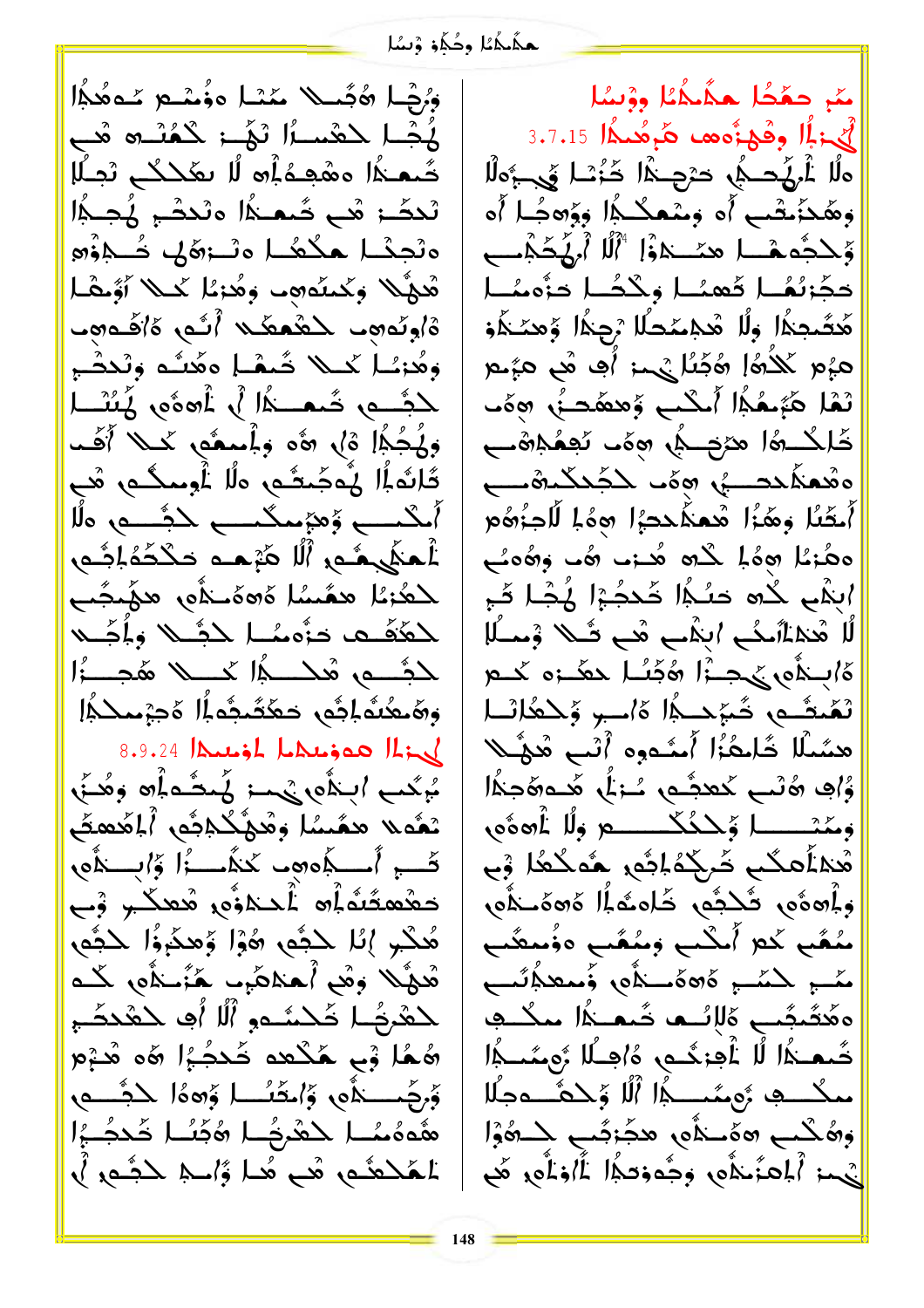هِدَّىدًا وحُكَّوْ وْسُا

هُه هُمُا وْبِ مُكْنُواْسُهِ مِكْسَمِ حَدُّهِ مِكْنُــا هَيُمُــال وُحكّمتُــور لَ هُجُمِلًا يُؤْمِنُ هُوَ أُهُمْ هُوَ وُحِكْمًا هُهدُوذُنُـا حَجُّــمِ هُل أَمّنب إمثرُنَــا هكْشَا أَنَّــهِ وَكُــرَّ أَلِ وَهُـــومِنْهِ وَحَمَّسُا مُتَّسَلًا لِمُمَّسَرًا وَسَّوَحَجَّمٍ ەھُـەجەُفَ ۆَجِجُــە حَـــەُّە مَــَـەُ حَفَّزُوهِ گَبُّµاً ثَكْشُ هكُنْدُمُا وِحُكُو كَاوُا ووْسُا فْهِيْ هَـٰـا، لَمُقْـالْ نَـْـەۋەلَمَالْ، نْسْـرُەب كَعْبُسْلُهِ وَلِلْكُلِّ هُ كُنُّه لُما وهُزم مُحقَّدت دَٰۥ وحَٰحمَٰٓٓٓہِ ہ هَٰٓءَهُۥ حکَّبِلُہ مَی لُحِمَّہ اُل هُد حُــهُ هُـنُـا هَنّهُـ: حَنَدٌبِــهِ حَنّهُـبُر هُذِمَ \* حَميلًا وحَمْدٍ كَحْقِقْتْنَا هِلَاوْحُتْدَا، حَمْدٍ حَكَوِلُم ه مَهَّ: مَلاَيَده حَكِمَّ و هُزب \* مَكَّوْ أَيْ لِمَكْمَى . حمُلًا هُوهُمْا تَسْمَعُو ٱلْمُكَلِّبِ هَ هُتُسَا هِ مُحْسَدًا أَبِيَٰحِكَا. مِمْكِنًا أَلَمَّا كَحِعَٰدًا حَيْحِهِ هُوْوِبُ نُهوُواْ، ثَنغُا لِمُعْنُدِهِ، وَهُلَّالْتُنا وْهُنصُب، ويُـــهوُّا وُلِّمب، حَثَــهوُّا وهَنْهُا دُهِ: ݣَلْدُهُا مْكَلُّهُ هُلْمُ دْسِيمْ هْقْنْسَار وَهُتُسَار، هُمْشَـــْرْهَا هُدهُوَمِدًا حَسْوَهُمَا وِمَقِدًا هُوَهُ ﴾ گەئمىئان ن حمُلًا، تَعْبُلِ ووَّى ھنُوں ھُے گھ کُملا کے تُسوؤًا، مُعْمَلُهِ حِنْزُهِ وَاضْرَسُلْ: مِمَّمِىلًا وَحِثْمِا

أَيْهِمَ تَرْجِمُنُمَا أَسْتِكُوهِ مِنْ أَسِيرِ هُمَا وَّاسِطِ كُم هُجِمًا مُدْهَدُ لَا هِمًا أُسِر مُعالِ وِكْمَةِ مَا هُمِ لَا مِهْمَا يُهِمَّ وَلَلِمُ مِنْ ذَلِ نْأَرْهَا وْهُمسْلَا هَكْشُمْ أُوْكْرُبُـا ٱلْأَ حَكَمتُــــه إِلَّا هؤه حَزَجتُـــا هُنُـــا كَمْتُمُكْتَبِ وَالْمَوْمِ وَالْمُكْتَبِ وُلَمْ تَمَكَّسْتُ وَاحَدَّةٍ وَجُمَعَتْ مِنْ مِنْ الْمَرْدَةِ لْمُتَمَّنُوا وَّــــمٍ وَّـكْمَـــمٍ وَالْمَوْةَ ا هَدَسْدَلَمَ أَسِبِ وَجَدَّسِتِ وَ20 وَ/20يَ ههَلا لْمَ إِيّهُو كُنْ هُ وَهُ وَهَكُمْلا ههَـــلا لْم أَلِمَــَـرَو كُـــــرو لِمُـحـَّــه وْب لَّاحُـــةُ الْجَمْعَـــةِ مِمْمِحْـــةِ الْمَوْا ممككَمتُـــــم، حَكْثَــــــم وَكَنُّـــــممب شُدُّمَيُّل يْهِمْ هُشْمًا هِ مُوشُلاً وَلَمِيتِ ثْرَاوَىقُومٍ هَبَرْقٍ نُوبٍ كَعَدُهِ لِلْمَسْوِمِ أَمِنُـلٍ بمستكركوةات مشممشه حَجَّدْهُــبِ كَــبُّأَ. هُكَنُـا وُّافٍ هَيْحُـا حكَمَدُ مَصَــبُمْأَا وَتَقُـــه¤ كَتَكَـــح حَكِّمَتُّــه}ُا هُوْا وِهُعَكُمْهَــا هُنَّــع لْمُسْسَوْمِنْدُو وُلْمُسْسِرُو وُلِلُسْسِرْوَا ەَ كَــُــەخُكَى وُمـُكــى هَنُبِهُبنَــى وْب حَــِهُوۡۤا وَلَا ﴾ِنُــَّفَ نَــُمَــَـمۡ خَــِ هُـَمَعُــا ۖ حَـــِهُوْا ذُكَّــوباًا وِهُعَـٰكُمْعِمُــا هُنَّـــع آَهُكُمْ ﴾ وَهُقَدُوا الْمَ أَمَّ وَهُوَ مَنْ اللَّهُ مِنْ اللَّهُ وَلَدَهُمْ وَلَا يَقْوَلُوا فَيَ كَكِنْدُو أَلَّا أَفِ هَزُمٍ حَيِّنَهُا هُجُوْ، وْبٍ كَعْدِهُمْ أَفِ لَّامِنُـمْ أَمِنُـا وَكُــْمِ حفًا حجَّداجٌ حقَّيْهُا أَا وَسِعَّمِهُا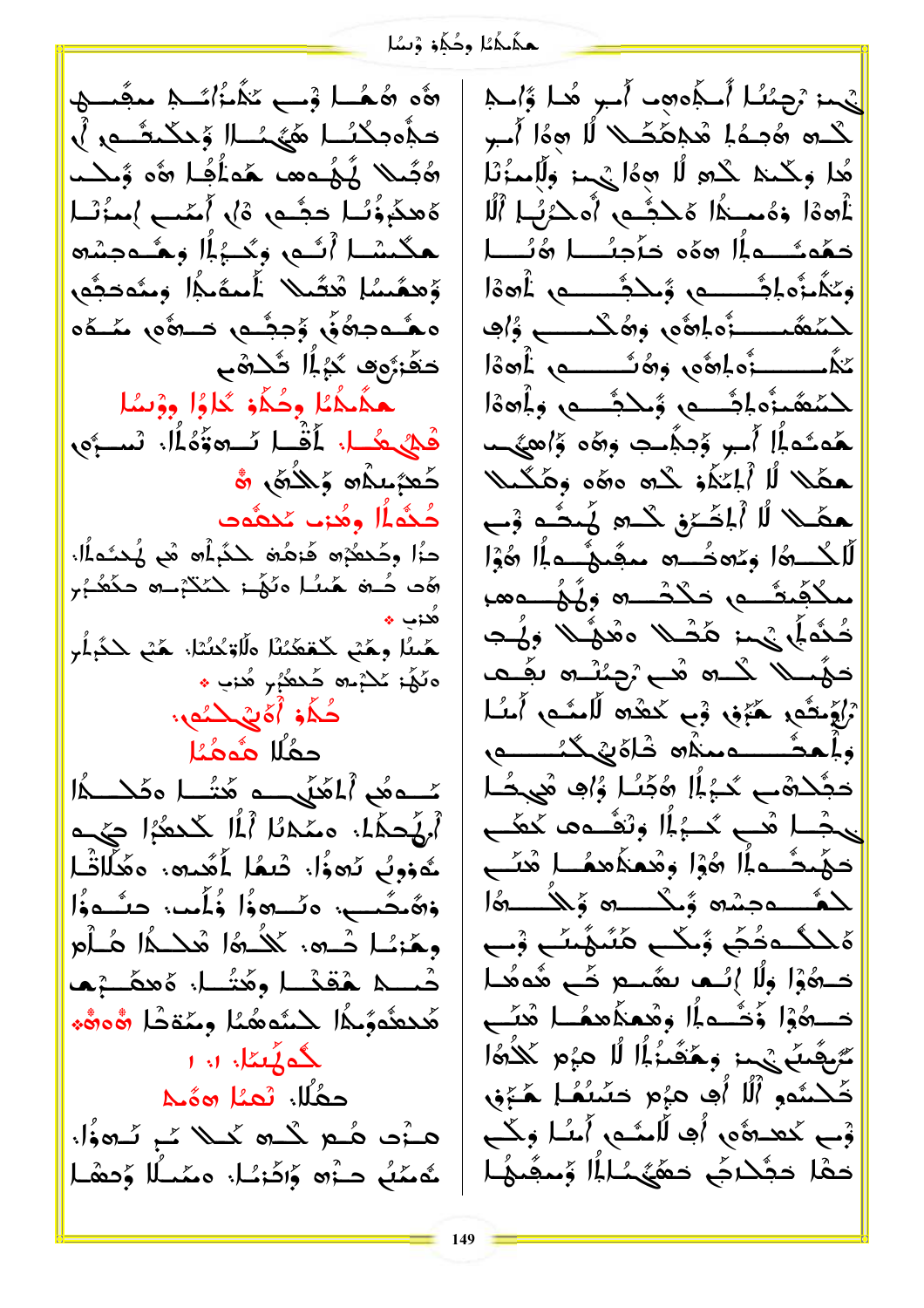هِدَّىدُمُّا وِجُدُوْ وْبِسُل

وِضُم لَا حُخْا كِلْوَى. ۞ حَرَضَ وَٰوْا لَكَ وَهُ مِنْ الْمَسْمَلَاتِ الْمُسْتَدَمَّةِ مِنْ الْمَسْتَدَمَّةِ مِنْ الْمَسْتَدَمَّةِ مِنْ الْ كْهْنُحُو اهُو.. ولَا رُجْل حَاجَهِ إِنَّف أُسِر وْاهْدْ حَقَّـٰهِ مَّاهُـلُمْـــلا بِحُـُـا. وَيُعْــا هُزِيُل ولَّا بِكَرْدٍ، حِتَّبَتِ - يُعْبَلُ إِنَّا أُهْدِ هُذِبًا. وِلَّا رُجْلٍ إِنَّا حِعَدَاْهِ وِحَمْهِمًا. وْلَىٰ كُلِّكُ رُجْلٍ كَلِّدُ، مَّهُمُّلُ: حَدُّبٍ وَكَسْمًا هُدَٰا ۖ كَٰٰٰٰٓ كُمُدُمْ أَن أَٰٓ مَعُدًا ۖ وَأُهمُمَا ۖ فَهُمِمَا ۖ هُدَٰۥ هُـ مُـُمحْعُی حَبَّـةُ مَحَّاضُـهِ وِلَٰا ثَلاَوُكُما لَّاسَتُرْتَا، هُنْبَ هِنَسَةَا رُحِنْتُه نصَهُمْ الْمُدْرَةِ ،ابْتَكْتُ الْمُنْتَرَ بِصَهْمَةَ َكِنُّوَدُا ۖ مُحْتَمْلِ مِّي أَيَدُّنَا ۖ وَلَٰا نِكَهْكُـ ِي قَاوْٓا. هُا كُمُلْ وِلًا ءُهْبَ قَاوْٓا هُدْهِهُبْ. أَحْدَٰهُ! هزَمعكُنُا لَٰا هُثْهِ وِنَـٰالُماْ مِحْـلًا كَبِيحُمِكِمُ ٥٠، أَلَمْا هِدَمَـ: كَـ هُ٠، أَحْهَـا وِشُومَنِّي هَٰذِيْرُنَٰـا هِنَّىــٰ; ﴿ وَٰهَا وَهِنَاهَ وَ لَّكُمْ وَوَّسْلُ وَأُهَّدَ وَوَوَّا. وَأَ وَّسَى نُزْيَٰ الْمَ هُىم كَلا نْمَٰٓءُا وُاۡتُكُلّا. شَلا ٱمْكُنُّا. هُضًى وقَاوْٓا بُخْا لًا عُضُرٍ. مُدْهِشُت ەئفَلا ھىئەۋَل: مَكَت: بْ. تْ م وهُنَّى حقَّدهُده هَبُعُما أُووَلا كَنْدَلا هَيٰ اللَّهِ حَمْدُ مِنْدا هِ أَهْدَى وَافٍ شَكْشُمٍ ۖ أَلَّا لِمَا مُحَمَّدٍ. وَمُحَمَّل لَمَ حَجَّمٍ. حُمْطَنَّ فِي قِيَّةٍ متَعُـا هُـٰٓ: اللَّهُ رُجْـا حمَّـه أَله ومَّـهُـُـا. ةْ)، مَكْهُمَّا لَّا هُفْرٍ مْعِ كَمِكْلِهِ، مْعِ ثَلا هِزُّهما أُضُّرٍ. هُنَّم وَّبٍ وَهـرُم لِمَهفُـُـل مَدَّمَةٌ هَجَمَةٌ. لَّا أَمَدُّتَ حَكْتُمَّةٍ لَمَحَقَّلَ ھُبِ هُكِسٍ ٱلْلَّهُمَّةِ وَ كُلُّهُ وَ أَوَلَا لحَدُّمب أَوُّبِكُل هُجَكْ لِكَتَبَاهُلًّا وَتَكَفَّرُونَ هْمِ لَمُوطُلُ هَاصِرْا حِكْسِيهُ وَبِرْوَهُوجُوبِ. ولًا أحد أَلَّا مِعْمِعٌبِ 300 دَّـِهِ. 354

هُم كُمِتْرًا، أَلَمَّا هِوَّا وِنْكِطَمٍ هُنْسُهِ \* هُــــنَ أَلَمُّا لَكَحِعُـــرًا. هَكَــهُـــــووُهِ أَل هُمَنُبُ: هَٰاَحُلَّ وَهَذَا هُمْ وَٰهِ هُدَا: هُ نَهِ دٛن ەھ*ۇڭ* مَكْتكىت پ كْمِلًا هُوْا مُحْمَدُومُكُا، مُحِبّْنِ هِهَا جَةِ كَعِدْهِ أَلْهِ وَٰٓاجُا حِعۡتُا مَحِعۡبِ إِنَّاۥ وهُو وُٱلْمَا حزُّومُهَا وهُومِعُا \* هُوَجِمُا ذَلِكَ الْمَالِيُ مِنْ الْمُوَجَّدَ الْمُوَجَّدَةِ الْمُوَجَّدَةِ الْمُوَجَّدَةِ الْمُوَجَ وْ} أَا كَحْمَٰدُ}. هَكَزُه مِمْهُوجُمَا وَ} مِنْ مُهلًا، كَمِلا وُمِعْدِهِ حدَّووُا هَمَكُمْ \* مِثَولُمُولِ حِمُلًا، كِضْعُلِ كَكْتُلِ مْكِمًا كَلُّهًا بِشْمْ كِنُوذًا ونْعِشَا. تُموكُموهِم، أَآتُها هِوْا حَقُّلًا وَهُنَّـه دْ: مَكْسَحِينَ وَهْمِ هُكِينَ كَبَعَ هُلُل وْدَمْـا ٱلْمَـْـدَّىـ: ۚ هُبِ ٱُدَّـا دوْدَمْـا أهلَمهُو. هُـنٌ دَيْ؎ هُـْدُـا وهُتُـا. دَّسِ هِنَّەهُا لِمُكُمُّا وَّالِمَحْمَّدِ \* بعدَّمدُّمُا وحُكَّوْ كَاوُا ووْيْمَا هُمْكِ هُا. وَلَا يُهْا إِنُنَا حَقَّـهَ أَنْ وَجَـهَ لَهْ.<br>ٱلْهِ وَتَمَّاهَ حَاجَةٍ كَعَمَدُهِ وَيُسْلاَ عَنْقَاتِهِ ﴾ ؛ ؛ لَّمَدُّے اُنَّ مَتَّصِمًا وَمِنْ وَأَكْلَّةُ ا هُهُمَالٍ كَمِلًا هُنُمٍ وَهُهُدَّبٍ حَسَّهُ وَحَمَزُهُا هُرًى لِهُ وَوَحَقِيًا مِعَمَد لحدَّى هَ حَمَّمُوتُكُما هُعْدِ هُعْدِ لَحَدَّى ەكْمْنُحُّەلُّا مْكَضْلا كْمُّەر، أْسِ مُّكْتُل هَبَكُ لَحَدُّهِ وأُسٍ وُحِمًا هُوَكُمَا كَلَّهُمْ كَأَسِ هَٰلِكُفُا هَٰذِلَٰا لِمَــٰهُمِ كَأَسِرٍ أُهْسًا معَمْعِهُــم لِـــوهُ مِ أَمْــوٍ أَحُــا مِنَمْــْـف حكَّمةً مِ أَمَّاسٍ أَهْلَ وُسْمَعٍ لَحْدَةً مِ وَهُنِّي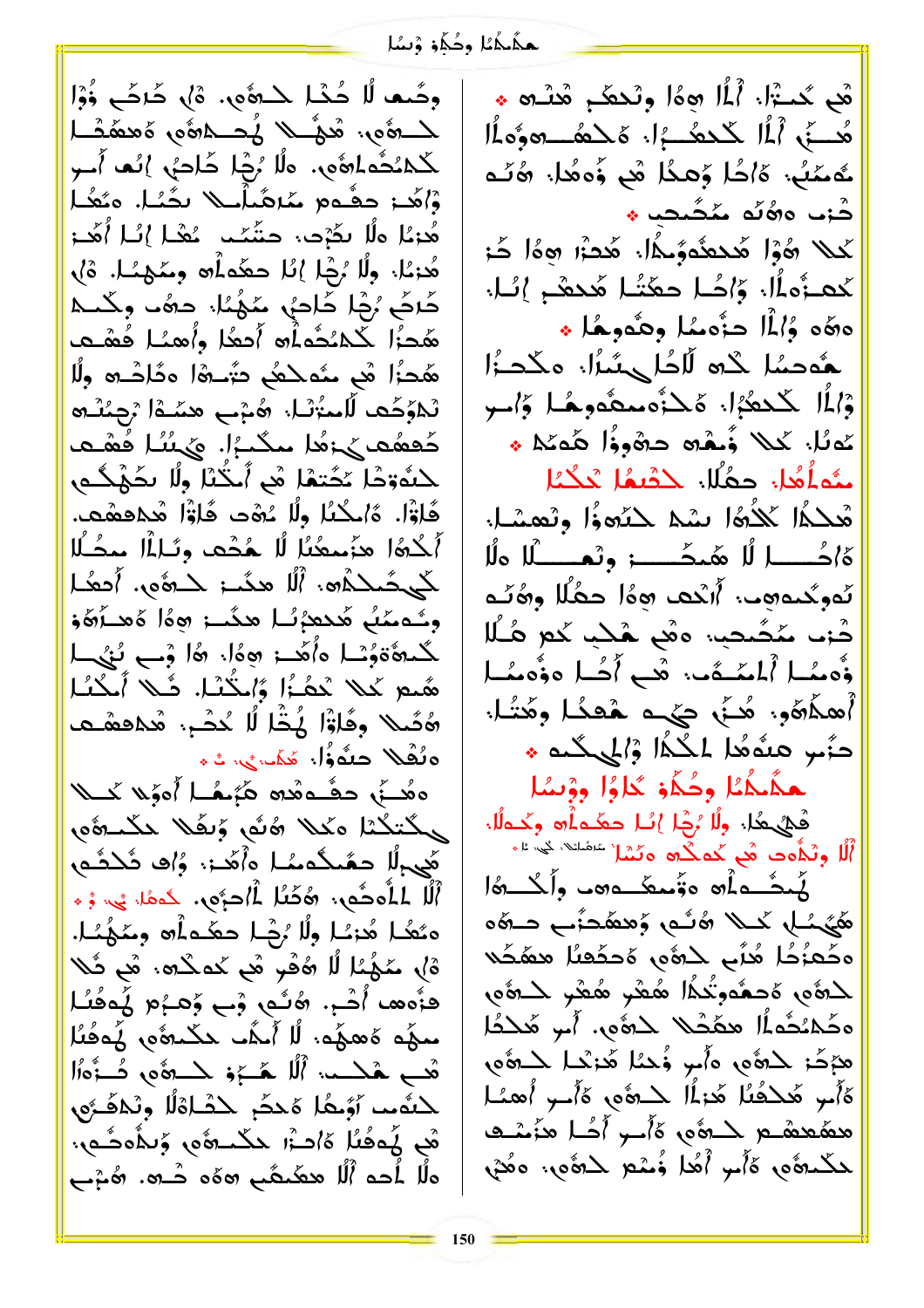هِدَّىدًا وَحُكَّوْ وْسَا

هُلًا وَٰٓاءُشَـٰهِ أَل هِ شَمْـٰل وَمِّـٰهُمْ وَمِـٰلِّـوَّہِ ۖ ھڭـــە كَعَثَرُهُـــا. هُزئـــا مـــــرُا لمُدُّے، هُدُکے أُنُّے وَفَيَّ هْلِتُكُمْهُمْ، هَٰلُؤُسِعِ كِنُوْسِيرًا هُنسْهُم، هِ هُمْ أُوْتُدِهُ لَا حَكْمَةً مِنْ مَدْهِدَ أَنَّفَى أُمَّا جِبْوَّا وُاْمُّبِ. هُنِّي مَعْقَب أَنَّى وُّەھنُـا هُكُذ: حَكَّمَ اللَّهُ مَعْمَدُ النَّصَلَّ النَّصَلَّ النَّصَلَّ اللَّهَ مَعَهُ اللَّهُ مِنْ النَّصَ هُ;حَدًّا هُوْا هُسْجُونُهُ: وِهُنُّمٍ لَمَحَد حَدُّوْهُ أَمَّا وَعُدْبُ. وَهُ أَوْفَ هُبِ عُدْبُ لم الله: هَجَمَا الله عليه الله 6ه، وَوَد شَبِ سَمْلٍ مَنفَكْلاً لَمَعْدَهُ، هُدَمُدا لکندمُکِ مَعَلَّلًا کَمَکِ حَسَر رْصَامَا لِلْهِ مِنْكُمْ وَكَسْتُمْ وَكُلَّكَ وَكُلَّا لِلْهُ وَكُلِّكَ وَكُلَّا لِلْهِ وَكُلَّا لِ شَكْشُهِ أَأَحَرُهِ مِنْ كَمِمًا مِنْ اللَّهِ مِنْ الْمَجْمَعِينَ مِنْ الْمَجْمَعِينَ مِنْ مِنْ مِنْ لًا نَحفَــا مَــع فَـارْٓا وَاءُشُــٰء اُا. مَٰذُــٰـا وهُنِّي حتَّمهْا ههُصْا كُلِّي. ولَا تَقْدِم كَسِهُرَةُا وَلَا تَعَدَّوهُمْ: قَبِ النُصُّوَاُ قَبِ شُــوم للنُــوم. ٱوْها وهُوَهُــا لَـــدْوِد مكْعِسُة رْجِئْلُه وهُذِئا لْـهِهْا بِأَهْدِ: ەنْساۋا كىلا مەھ قى مەھ دەنمىلە مْدِيَّـٰ ۖ وَ*ٰٓاءُدُهَٰٓ أَ*ا مَحْـٰهَآءُۚ! وَيُوَهُّـٰهِ ۖ مَّـٰـِ مهُنَّفَ هِ الْمُحَمَّلَاتُ أَمْلَا لَهُمْ الْمُحَمَّدِ الْمُحَمَّدِينَ مِنْ الْمُحْمَدِينَ عْمَعُطِ إِسْئِيْلِ وِتَبِيقُهَا بِرَّوفُو كُلْ هُنُو لَمْدَ حَدُّوْهُ أَمَّالُو وِعَدْبُ: مَنْ وَمِن هُــٰٓوَاهِ وعَه بُه هَدْ: لمكَّبٍ: هلَّا ونْدُّهِت. هلَّا رُضًا أَكْشًا حَاحيُ هَمهُمْا كَدْعُهُمْ هَمَ أ لَّحِ وأَهَّدَ: لِمُوحِد وَ وَاهوَهُده أَهْتِشُم، هُبِ مَعَ اللَّهُ أَادِيَّهِ ۚ لَمَ حَدَّمَكَ وَصَدَهِ. دهْدَدُا نْعطَى هُكْتُ هُلْ نْعَمُومَيْ:. وقه وقعكه مَف; قدامَمَنْــد. قُدْنَــد لْكُمُّا أَه أَوْحِكُمْ مْبَنْشَا، هُدَخَّ إِنَّا

أَكْشَا أَيْمُتْ حَثَّحْتَوْهِ، وَفَيَّن حَنَّفَتْ مكْحتُّــه مَــدْغُبْــ مُّـم مُّــم لِّـمِ هُــلُّــــ لِّـمِّـــهُ لِ هِ وَهُكُنُــا أُهِ هَــرُّهِ مِ كَعِنُــهِ وَا هِ مِهْوَيْــا وَسَيُقُوهُم أَوْهَدُه هُمِيهُهِ: هُبُوْ لِحَدَّةُ و للنُّــمِـلِ أَوۡـمُــا أَمَمُـُـا وِنۡمَعشَــم مْـــع فَسِرُّه اهُورٍ. أَحِزْرِ حَكْمِهُورٍ وَاضْهَمْ أَنَّفِي كلا هُمْكُماهُون هُنُو وُبِ أُوهُمْ ضَعْدَاهُوں حَرْهُا كَلُّهُ وَحَهُمْ تَعْقُمُ لَّا أَهلاَكْتَبَ شَيَاءِهُمْ وَأَوْتِقُبٍ، هُبْب أَكْــةَا أَوهْبِ وَاوِضْبِ أَنَّــهِ صَنَّــووًّا ەئدَئىمَّا مَكْعَبَّتْنَاھُو أَھوَ مُعَصَّم أَبُّ أَلَمَّا جَبْوًّا وُالْمَعِ \* وَمُعَكّدها وهُنمُا هِ هُدُهُ هَدُ اللّهُ هُدًا لَهُ مُ وأُمثَى لَا مُتَعَذِّمَتُ أَنْقَا وَوُءٌ ۖ مَثَىٰ ا لمؤْسِبِ مِمِهُــِـرَةُ الْهُوَوْشَــا وَهُدَيْــا وَيْنِـــا بللّماهما ةههّما بمكّما بمسترد ومنار هأَهُدْ: حَقُفٍ وَخَامِيكُو: لَا نَحْتُمِ هَٰبِيقَال ھُے کُنگُر، مَغَّزَوْ لَکُنُاُ لَکُنگُ نَکُنَا كَاكْتُمْ مِنْ كَمِيلًا مِمْ يَكْتُمْ وَجَمْعِ وَمُ كُمْتَ وَجَمْعَةِ حمُددًا أَهُنَ مِيمَدا هَزْمٍ هُنَا أَكْرَهُ! ەممّەً خامَلًا مَامُحُملًا. أَحْدُا وْبِ وَْسْعِر حكّموم. هُجِمْ نُجُل أَلْمُأَهُد: كَبْوُمْ: لَّا أُومَٰىٰ\، هُٰزِمًا هكُم حُلِ مِهَِٰقَٰىٰبِ وَلَٰا اَشَــــهُمه مصَــــه صِــــهُم مثل مثل ەھُدڭدۇا ۇدىّت ئىندا ەھۇم أىڭىغا هلْكمه «هُو، هُجْوْ لِمُهْلِهُ» لِمَعْمَلُو ىكَنُـــا ةَ\حـــــْ;ْ1 أُحرُنُـــا ةَھڤُوصُـــا ݣﯩﯟﯨﻨﮕﯩﯟﻩ, ﻜﯘﯕﻜﯩ ﺧﯩﻘﮕﯩﯟﻩ, ﺋﯩﻨﻐْﺜﺎ وْمِ هَٰمِثْنِهِ حَدُّزُهِۥُهِ أَمَّ وَنِصَّا يَهْدُوْهِ مُوهُل هُرِجُـداُل هَـحْـفـد هَمْكُـل هُـمْدَـد كَنْكَ هُوْهُا الْحُورْا وَوْْشَا فِنُه فْيَ أُوفِظَ شَعِمًا هُاهِهَمَد هُــِ مَٰتُكُمُّا مِمْتِهَـا